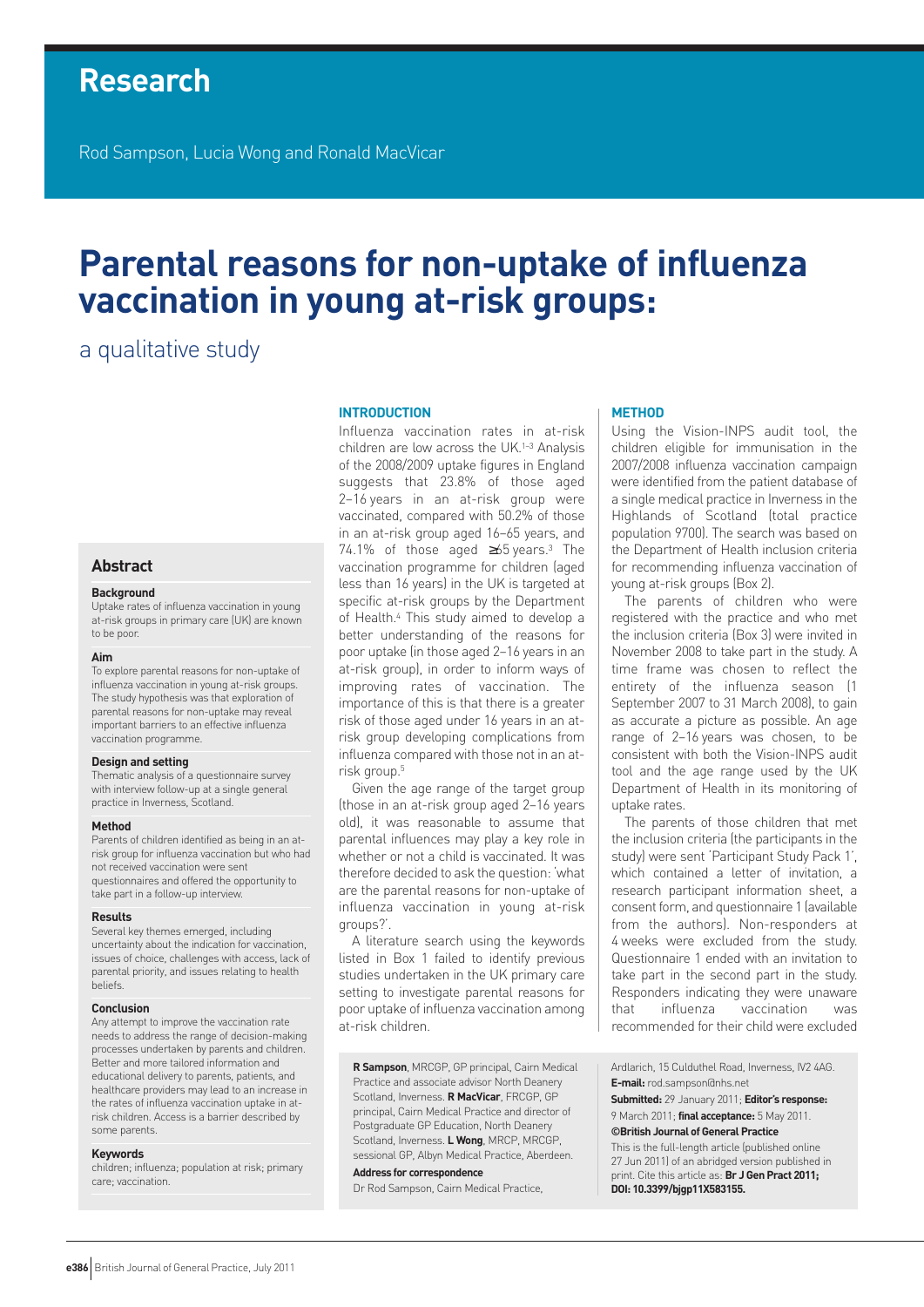# **Box 1. Literature search — keywords**

"Vaccination rate" or "compliance" or "concordance" or "uptake" and "influenza" and "vaccination" and "children" or adolescent" or "paediatric" or "paediatric" or "young"

## **How this fits in**

The UK Department of Health has clear recommendations for influenza vaccination of 'at-risk' groups. Despite this, uptake rates of influenza vaccination in children and young people (less than 16 years old) in 'at-risk' groups in primary care is less than for other groups. A majority of parents (of those aged <16 years considered to be in an at-risk group) that responded to a questionnaire in this study were not aware that their child was recommended to receive influenza vaccination. Any vaccination programme needs to address this issue and also the range of decisionmaking processes undertaken by parents and their children.

from further participation in the study. Those indicating a willingness to take part in the second part of the study received 'Participant Study Pack 2', which contained a second consent form and questionnaire 2 (available from the authors). Questionnaire 2 could be completed either in writing, or in a telephone interview or a face-to-face interview, according to participant preference. A variety of modes of response was offered to encourage participation. Written responses to both questionnaires, along with audiorecording of interviews, were transcribed by administrative staff in

## **Box 2. Clinical risk groups**

#### **Chronic respiratory disease**

Chronic obstructive pulmonary disease (COPD) including chronic bronchitis and emphysema; bronchiectasis, cystic fibrosis, interstitial lung fibrosis, pneumoconiosis, and bronchopulmonary dysplasia (BPD), chronic respiratory disease and asthma that requires continuous or repeated use of inhaled or systemic steroids or with previous exacerbations requiring hospital admission

#### **Chronic heart disease**

Congenital heart disease, hypertension with cardiac complications, chronic heart failure. Individuals requiring regular medication and/or follow-up for ischaemic heart disease

#### **Chronic renal disease**

Chronic renal failure, nephrotic syndrome, renal transplantation

### **Chronic liver disease**

Cirrhosis, biliary atresia, chronic hepatitis

#### **Chronic neurological disease**

Stroke, transient ischaemic attacks (TIAs), multiple sclerosis and related conditions, hereditary and degenerative disease of the central nervous system

#### **Diabetes mellitus**

Type 1 diabetes, type 2 diabetes requiring insulin or oral hypoglycaemic drugs, diet-controlled diabetes

## **Immunosuppression**

Immunosuppression due to disease or treatment. Patients undergoing chemotherapy leading to immunosuppression. Asplenia or splenic dysfunction, HIV infection, individuals treated with, or likely to be treated with, systemic steroids for more than a month at a dose equivalent to prednisolone ≥20 mg/day (any age), or for children under 20 kg, a dose of 1 mg/kg/day

the medical practice onto a Microsoft Excel spreadsheet. The text was analysed manually by two of the authors independently, to capture and code the themes that arose. No qualitative analysis software package was felt by the authors to be necessary. A subsequent joint exercise was undertaken to compare the themes that arose from this process of independent analysis, resulting in an enhanced set of themes. 6

## **RESULTS**

Details of the process and numbers involved in the study are illustrated in Figure 1. A total of 53 participants were invited to take part in the study; 15 participants were 'nonresponders' at 4 weeks and so were excluded according to the study design. Of the 38 who responded to the invitation and agreed to participate in the study, 22 were not aware thatthe influenza vaccination was recommended for their child, and, according to the study design, took no further part. The remaining 16 completed the initial questionnaire but only nine of this number consented to provide further information. Of these, five preferred to respond in writing and two preferred a telephone interview. Two chose not to respond further. No participant expressed a preference for face-to-face interview. The final number of participants in part 2 of the study was therefore seven.

Five main themes evolved from analysis of the data (Box 4).

## Uncertainty about indication for vaccination

Some parents described issues that would be recognised by health professionals as contraindications to the vaccine, notably egg allergy. However, despite the fact that all children in this study fell within the group for whom seasonal influenza vaccination is indicated, a much greater proportion of parents expressed doubt, scepticism, or a lack of knowledge about the relevance of the vaccination for their child:

'[Child's] asthma had seemed to be "dormant" for several years so we didn't think <sup>a</sup> flu jab was necessary. Also, we thought as her asthma is quite mild she wasn't high risk.' (Parent [P] 1)

'I have asked if [child] was able and told only if she was hospitalised at some point with asthma. I feel myself she would not benefit from it as her asthma is mild.' (P31)

'Unconvinced that the vaccine will fight the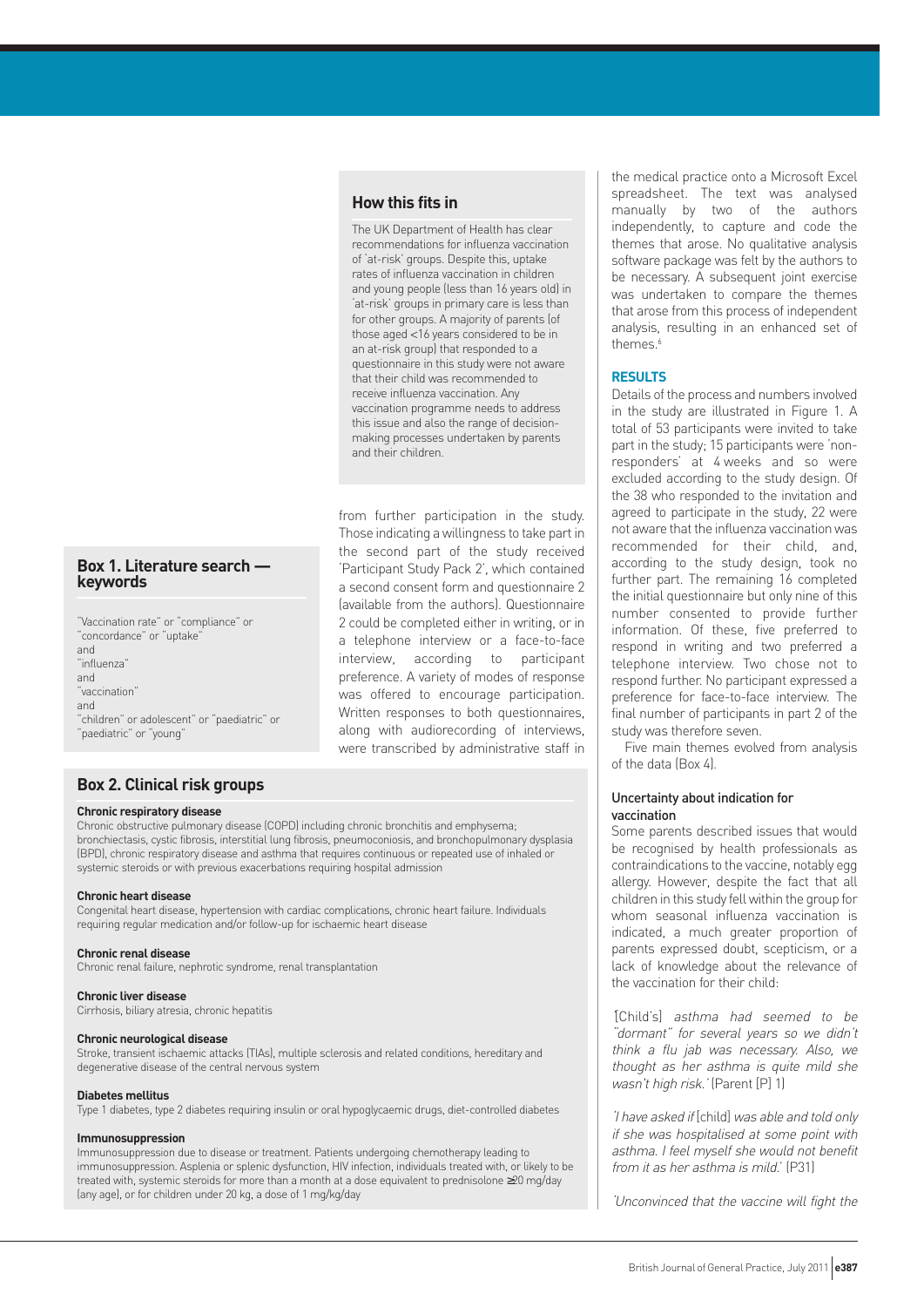## **Box 3. Inclusion and exclusion criteria**

## **Inclusion criteria**

Parents of children eligible for vaccination aged 2–16 years, who did not receive influenza vaccination over a 7-month period (1 September 2007 to 31 March 2008).

#### **Exclusion criteria**

Eligible children who were no longer registered in the practice on or before 31 March 2008. Eligible children who turned 17 years on or before 31 March 2008. Those parents who did not consent to taking part in the study.

strain of flu that's around.' (P19)

These comments reveal a need for parent education regarding vaccine indication for their children, and also the need for effective communication about the recommendation for vaccination and risks of non-vaccination between the healthcare provider and parent.

#### Issues of choice

Issues of choice were strongly represented in the data. While the choice described was usually that of the parent, choice for the doctors involved in the care of the child, and

**Figure 1. Summary flowchart of protocol with participant numbers in brackets and timescale in italics.**



indeed those of the children themselves, were taken into account in parental decisions about vaccination:

'We chose not to — this was due to our understanding that there are many different flu viruses and that the jab only protects against the "most likely".' (P19)

'Has been diabetic since age seven, is now 16 therefore would have had nine unnecessary injections.' (P28)

'After consulting with [child's] doctor about this vaccine in relation to [child's] egg allergy, the doctor in turn consulted <sup>a</sup> paediatrician at [hospital] (where the child received his first MMR [measles, mumps and rubella] jab last year with no obvious ill effects) who advised against him receiving the vaccine in 2007. Even if the doc [paediatrician] had advised going ahead with the flu vaccine, I don't think I would have, for various reasons!' (P35)

'She didn't want the flu jab as she is afraid of needles.' (P43)

While choice will always play a key role in decisions of parents as to whether to vaccinate their children, there is a key role for healthcare providers in ensuring that the choices that are made are informed ones.

## Challenges with access

Analysis of the data revealed several described barriers to accessing vaccination. These included a lack of a personal invitation from the practice, difficulties gaining an appointment, and the challenges of intercurrent illnesses compounding appointment difficulties:

'He wasn't using his steroid inhaler all the time (mainly during hay fever season) and as he wasn't asked to come we were unsure of his eligibility for the vaccine.' (P21)

'I made an appointment for [child] to get her flu jab, the clinic was busy and it was well into November before I could get an appointment for her. By which time she was unwell with chest infections, or if not had temperatures. [Child] did actually get her flu jab last winter but it was actually February 2008 before she was well enoug<sup>h</sup> to have it.' (P33)

At present, responsibility for invitation for vaccination lies with individual GP practices, without regional or national coordination. There is likely, therefore, to be wide variation in how this invitation process is managed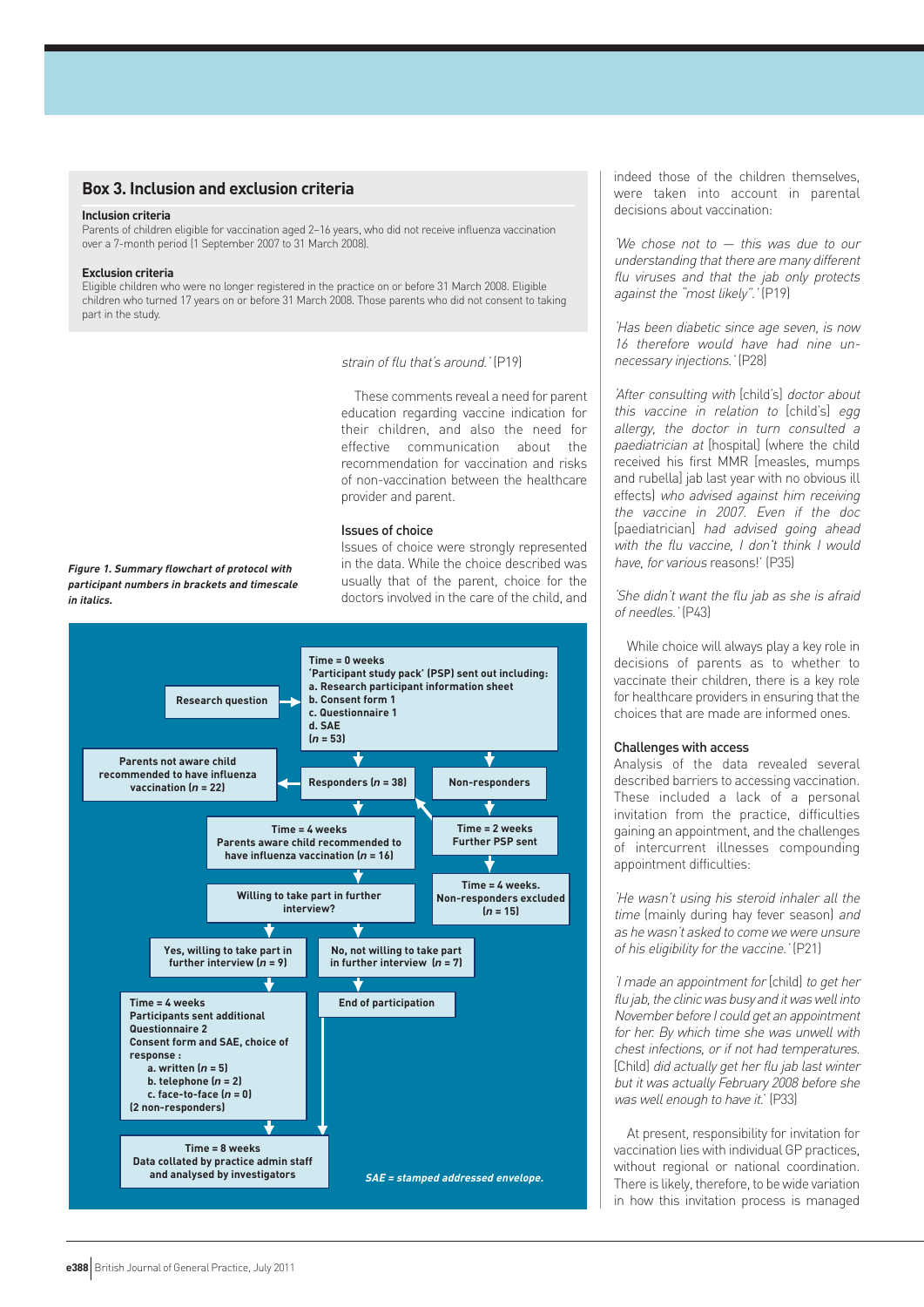## **Box 4. Themes**

- Uncertainty about indication for vaccination
- Issues of choice
- Challenges with access
- Lack of parental priority
- Issues relating to health beliefs

and delivered. Given the age range (2–16 years) of this group, specific access arrangements may need to take into account the timing of nursery and school compared with simply setting up a 'one size fits all'-type influenza clinic.

## Lack of parental priority

Some parents were very frank about the lack of priority they placed on ensuring that their child was protected by influenza vaccination, despite apparently being aware of the potential benefits:

'Not really, I actually meant to but did not get round to it, to be honest!' (P46)

Raising awareness of the importance of influenza vaccination in at-risk groups and the potential consequences of nonvaccination may well influence the priority placed by parents on ensuring that their children are vaccinated.

### Issues relating to health beliefs

In contrast to the parents for whom a lack of vaccination represented an apparent lack of parental priority, there was a group of parents who seem to have thought deeply about the issues of vaccination, and their decisions were based on the beliefs that they hold about vaccination. These beliefs related to both the influenza vaccination in particular and vaccination in general, and often related to their experience of media reporting of vaccination 'scares':

'I read the leaflet about it (NHS one I think) and tried to make <sup>a</sup> balanced judgement based on that info and my own knowledge of my son's health — I chose not to have it. At the end of the day, GPs are always I think going to be faced with parents who for whatever reasons think they know best about their child  $-$  whether rightly or wrongly! Media scares about vaccines are hard to shake off, and I think have an impact on one's perception of vaccines in general. So while there's not to my knowledge been anything scary said about the flu jab per se, I still feel <sup>a</sup> bit uneasy about another vaccine for small bodies. I suppose promoting the positives might help convince some people.' (P35)

Some parents expressed difficulty in accepting that the vaccination is as important for children with chronic health problems as it is for older people:

'The focus is more on older ... it's difficult to imagine <sup>a</sup> child getting the flu and being very ill.' (P19)

'He has never shown any flu symptoms and we feel that he is young to be starting to give him this kind of injection. Also, we have had experience of older members of the family contracting the flu following the injection and we did not want our son to be at risk.' (P54)

Concerns were also expressed about the vaccine itself — whether in some way it will make an influenza-like illness more likely or whether it could have an adverse impact on the development of their child's immune system:

'I suppose with any vaccine whether it has short- or long-term side effects that might not yet be evident, whether it's absolutely necessary, or whether it's better to let their immune systems build up their own defences. Whether it may be one vaccine too many? Vaccine overload, as you hear spoken about in the media  $-$  are we doing the right thing or not with all these vaccines?' (P35)

While no clear evidence exists to support the health beliefs described, they can be understood in a climate of negative media reporting of both influenza vaccination, and vaccination in general. Anecdotal evidence is often more powerful than established evidence; for example, although influenza vaccine is an inactivated vaccine, and it is not possible to contract influenza from the vaccination, this firm belief led one family not to vaccinate their child.

## **DISCUSSION**

## Summary

Although several key themes arose further in the responses from parents of children for whom the vaccination was recommended, more than half of participants in this study were not aware the influenza vaccination was recommended for their child (22 out of 38 participants). Therefore, even if all the participants in this study who were aware that their child needed the influenza vaccination were vaccinated, at best less than half of the desired coverage in this population could have been achieved.

For those parents who were aware of the recommendation that their child be vaccinated, the responses suggest that the degree of consideration given to the issue varies widely, from a lack of engagement, to decisions made on flimsy evidence, to complex and agonised decision making. Support for parents and children in coming to a decision to vaccinate their child against influenza needs to take into account this range of approaches to include better and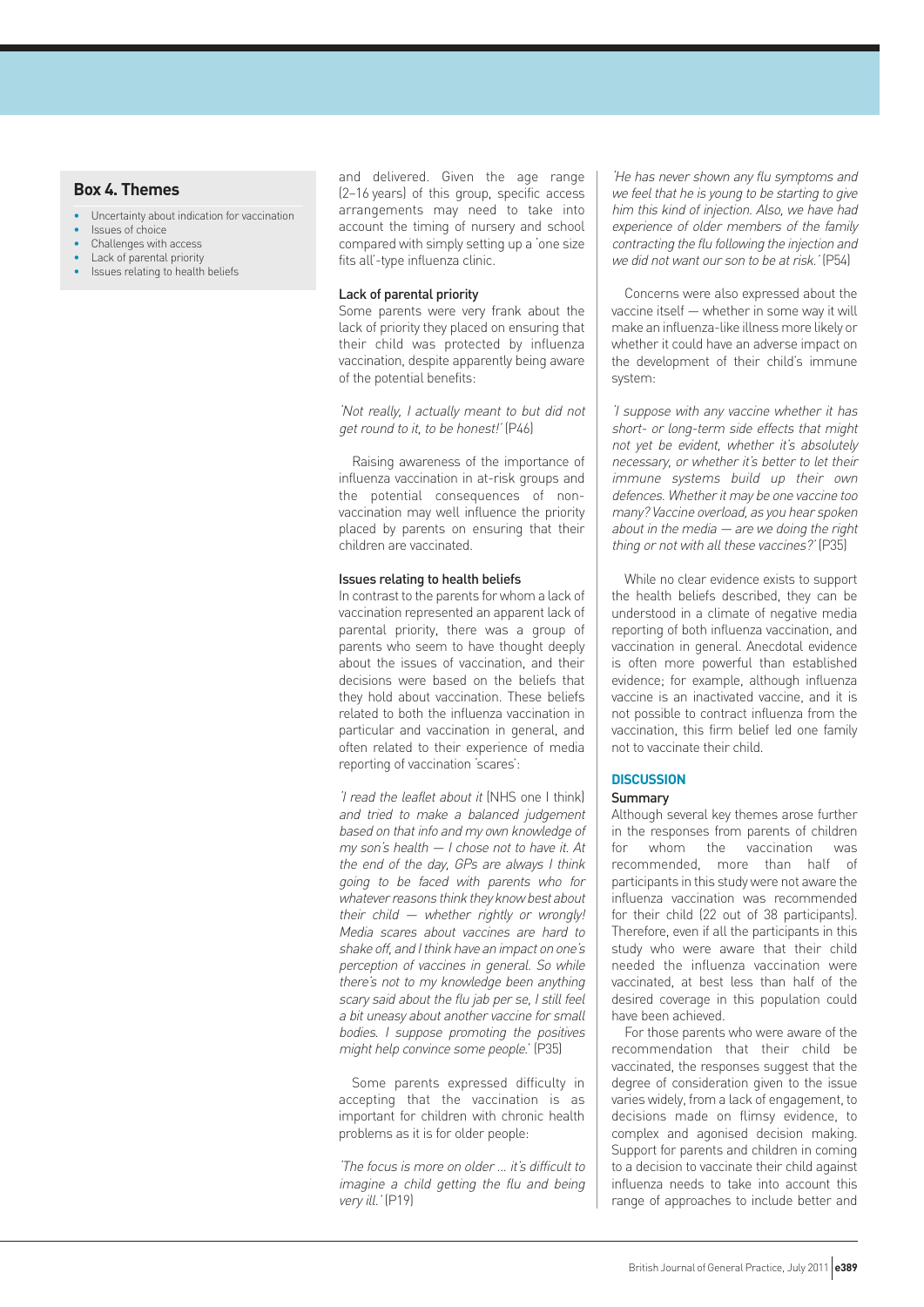## **Funding**

This study was supported by a NHS Highland Research and Development Endowment fund.

## **Ethical approval**

Ethical approval was obtained from the North of Scotland Research Ethics Committee (reference 08/S0802/128).

#### **Provenance**

Freely submitted; externally peer reviewed.

## **Competing interests**

The authors have declared no competing interests.

## **Acknowledgements**

We would like to thank all of the patients who participated in the study and the staff of the Cairn Medical Practice, and to acknowledge support received from Frances Hines and Sam Holden at the NHS Highland Research and Development Department. Thanks to Dr Robert Henderson for reviewing the research, and Stuart McCully for IT support.

## **Discuss this article**

Contribute and read comments about this article on the Discussion Forum: http://www.rcgp.org.uk/bjgp-discuss

tailored provision of information, and appropriate use of the media to counter misinformation about the effect and role of vaccination, as well as to provide positive information.

The study also emphasises the role for GPs and primary care professionals in improving the vaccination rate. Parents often expect an invitation to attend for vaccination, and problems with access were described. To improve vaccination, general practices will need to address these issues to improve vaccination rates. Parents also reported experience of information emanating from the health service that may betray some ambivalence from health professionals about the benefit of influenza vaccination for children, and this will form the basis of a future study.

## Strengths and limitations

The authors believe this is the first study done in the UK primary care setting to investigate parental reasons for poor influenza immunisation uptake among atrisk children. There are several potential limitations of the study. The research was carried out in one practice by researchers who were the GPs of the participants. As a result, there is potential for some researcher bias and also a potential for participants to be less open than they would be to an independent researcher. The sample size of seven participants is small. This raises some uncertainty about how applicable the findings are to the wider population of children that are eligible for influenza vaccination. The initial search carried out to identify the children of participants was dependent on the accuracy of coding and robustness of the coding system of the medical practice. Inverness is one of the UK's youngest cities (gaining city status in the year 2000), and the demographics of practice populations in Inverness may not be representative of the wider UK population. The study site is an urban practice and the results may not be applicable to rural or more deprived innercity populations. Readers may wish to explore whether the issues raised within the study also impact on the uptake of vaccination where they practice.

## Comparison with existing literature

Previous literature has highlighted the inadequacy of delivery of influenza vaccine to children in at-risk groups.<sup>3,5</sup> Several factors are known to influence childhood influenza vaccination, including the key parental belief that a child may not be at risk .<br>from influenza.<sup>7</sup> Primary care has a key role

in education about, and delivery of, the influenza vaccine to those in the young atrisk groups. Previous literature has indicated the importance of vaccine recommendation by a GP as being influential in determining whether vaccination is accepted. 8–12 The potential for a strong recommendation from a GP to influence uncertainty about the indication for the vaccination, issues of choice, and health beliefs is illustrated in the key themes that arose in the present study. Health beliefs surrounding the vaccination are important issues in influencing compliance. This study has confirmed previous findings that parents are not convinced about the seriousness of influenza in children, <sup>8</sup> and that positive correlations with immunisation rates include perception of the severity of the child's condition and negative correlations with the risk of vaccine side effects.<sup>13</sup>

## Implications for practice and research

There is ongoing debate regarding the merits of universal vaccination for all children, not only in order to reduce morbidity among children, but also to reduce levels of circulating virus in the wider community. At present in the UK, there are no plans to change current immunisation recommendations. 7

Any local or national programme promoting vaccination in young at-risk groups must take account of the potential barriers to vaccination highlighted by the study. Better and more targeted information and educational delivery to parents, patients, and healthcare providers in the context of the issue being given higher national and local priority, may lead to an increase in the rates of influenza vaccination uptake in atrisk children. Given that 22 out of 38 participants who agreed to take part in the study were not aware the influenza vaccination was recommended for their child, GP practices have a key role in the identification of those eligible for influenza vaccination and invitation for vaccination, including follow-up on non-attenders.

One reason for parents not being aware that their child may benefit from vaccination may be that healthcare professionals are unaware of, or unconvinced by the potential benefits of immunisation in at-risk individuals aged less than 16 years. Given the importance of the role of the GP in influencing positive compliance with influenza vaccination uptake in young atrisk groups, further study is planned to explore GP attitudes to vaccination in this important cohort.